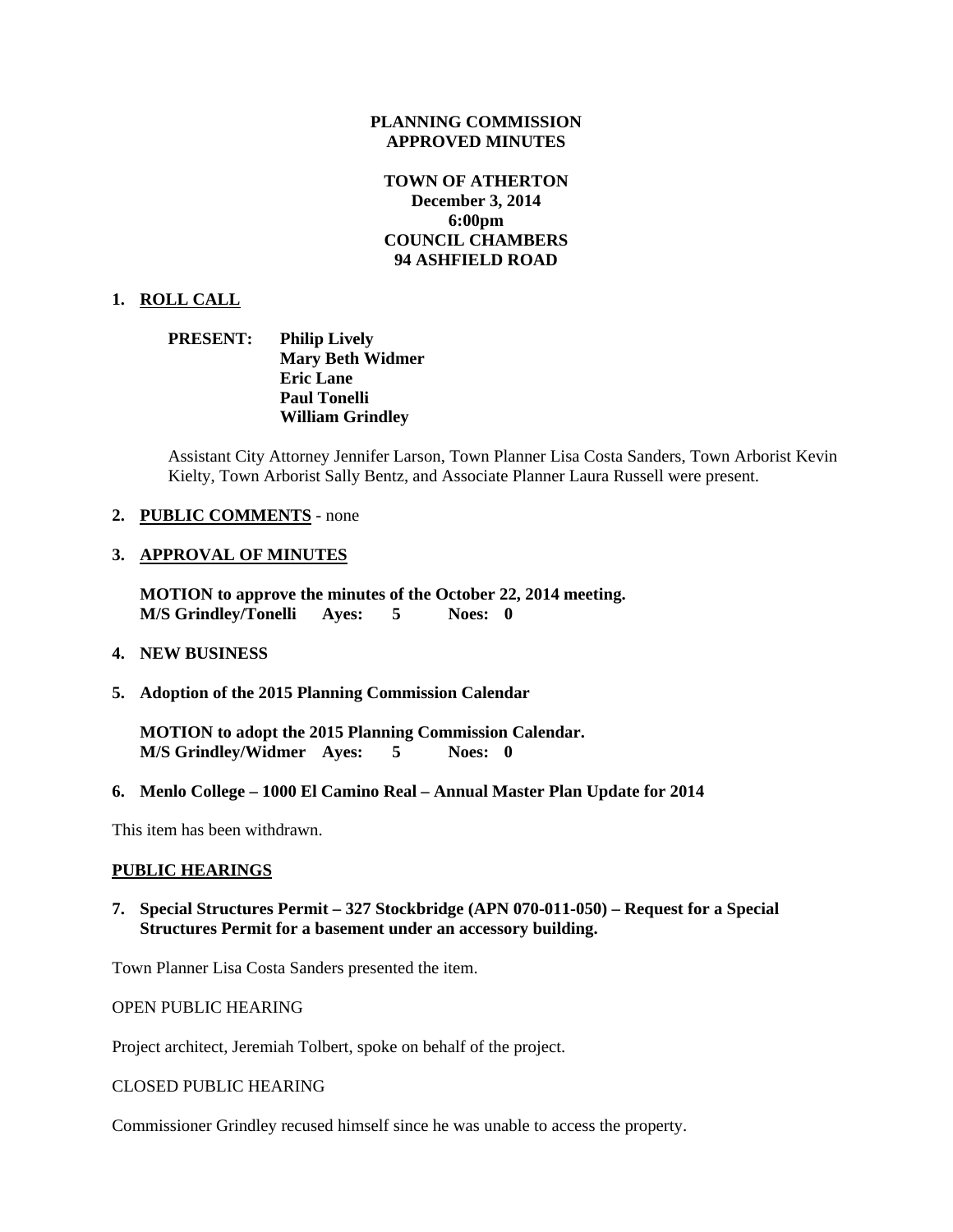**MOTION to approve the Special Structures Permit at 327 Stockbridge Avenue based on the findings and for the reasons enumerated in the staff report, subject to the conditions listed in the draft Special Structures Permit to allow a basement outside of the footprint of the first floor.** 

**M/S Lane/Widmer Ayes: 4 Noes: 0 Abstain: 1 (Grindley)** 

*Findings:* 

- *1. The proposed basement will not impact heritage trees and the proposed basement lightwells are located on the interior side of the yard,*
- *2. The proposed basement will not negatively impact neighboring properties with respect to light and view,*
- *3. The proposed basement complies with other development standards, restrictions, or limitations for the proposed building or structure, such as height and landscaping screening, and*
- *4. The granting of the special structures permit is consistent with the objectives of the general plan and this title.*

Chair Lively advised of the 10-day appeal period.

# **8. Special Structures Permit – 180 Greenoaks (APN – 061-113-010) – Request for a Special Structure Permit to allow a basement to extend beyond the footprint of the main residence.**

Town Planner Lisa Costa Sanders presented the item.

OPEN PUBLIC HEARING

Robert Swatt and Julie Liberman spoke on behalf of the project.

# CLOSE PUBLIC HEARING

Commissioner Grindley confirmed with Town Arborist Sally Bentz the removal of the Live Oak on the site.

**MOTION to approve the Special Structures Permit at 180 Greenoaks Drive based on the findings and for the reasons enumerated in the staff report, subject to the conditions listed in the draft Special Structures Permit to allow a basement outside of the footprint of the first floor.** 

| <b>M/S Lane/Tonelli</b> | <b>Aves:</b> |  | <b>Noes:</b> |  |
|-------------------------|--------------|--|--------------|--|
|-------------------------|--------------|--|--------------|--|

*Findings:* 

- *1. The proposed building or structure will not negatively impact neighboring properties with respect to privacy and view;*
- *2. The proposed building or structure complies with other development standards, restrictions, or limitations for the proposed building or structure, such as height and landscaping screening; and*
- *3. The granting of the special structure permit is consistent with the objectives of the general plan and this title.*

Chair Lively advised of the 10-day appeal period.

**9. Special Structures Permits, Heritage Tree Removal Permit and Lot Line Resignation – 279 Park Lane (APN 070-342-260) – Request for a Special Structure Permit to allow an accessory building at the front setback, Special Structure Permit to allow a basement under an accessory building, Heritage Tree Removal Permit to allow the removal of two heritage redwood trees and a Lot Line Redesignation to designate the west side of the property as the front yard.**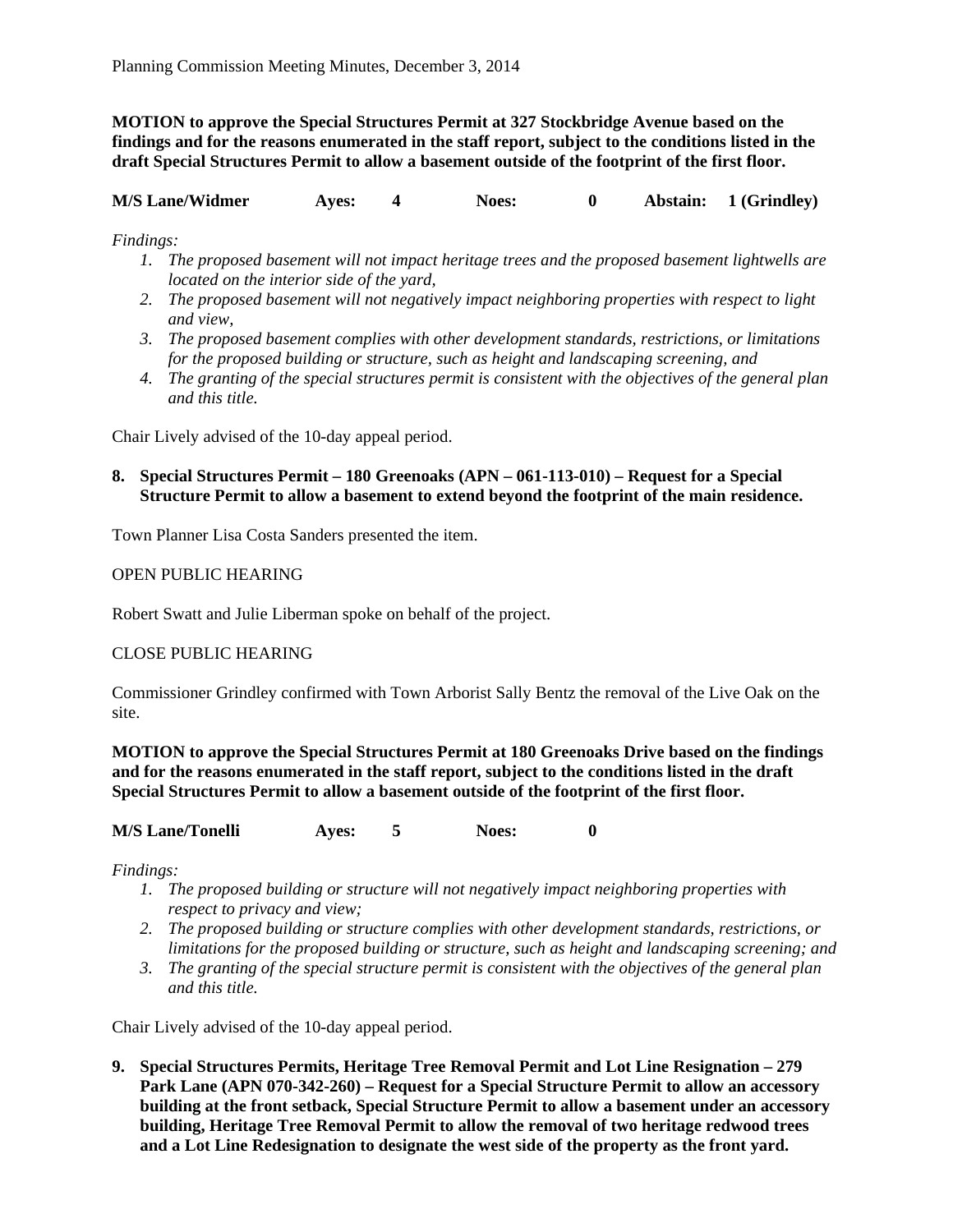Town Planner, Lisa Costa Sanders introduced the item.

Commissioner Tonelli asked about the removal of the oak trees on the site. Town Planner Lisa Costa Sanders noted that removal of the oak trees was permitted at staff level.

Chair Lively asked how much dirt will be removed for the project. The applicant noted that that will be discussed in the Construction Operation Plan. Chair Lively asked about comments from the Fire Department. Town Planner Lisa Costa Sanders answered that those comments would come during the Building permit review stage.

Commissioner Lane asked if one tree removal would suffice. Town Arborist Sally Bentz answered that both trees require removal.

### OPEN PUBLIC COMMENT

Ken Linsteadt, architect, spoke on behalf of the project.

Commissioner Widmer expressed concern about the removal of two heritage trees.

Commissioner Lane suggested that the trees should not be removed for design criteria.

Commissioner Grindley noted that he is not concerned with the removal of the redwoods since there are so many redwoods on the site.

Commissioner Tonelli was in agreement with Commissioner Grindley regarding the abundance of redwoods at the site.

Commissioner Grindley asked about any neighbor feedback. Mr. Linsteadt responded that the only concern brought to their attention was the access strip on Santiago Avenue and this issue has been resolved.

Eric Blasen, landscape architect, explained that there will be some fill at the site.

Commissioner Lively expressed concern with drainage on the site.

Michael Young, Urban Tree Management, spoke about the condition of the Valley Oak. He noted that it is ready to collapse. He also noted that the Live Oak is hollow.

### CLOSE PUBLIC COMMENT

**MOTION to approve the Lot Line Redesignation to designate the west property line as the front property line.** 

**M/S Tonelli/Grindley Ayes: 4 Noes: 0 Abstain: 1 (Lively)** 

**MOTION to approve the Heritage Tree Removal Permit to allow the removal of two redwood trees.** 

**M/S Tonelli/Grindley Ayes: 3 Noes: 1 (Widmer) Abstain: 1 (Lively)** 

**MOTION to approve the Special Structure Permit to allow an accessory building to be located 27' from the front yard setback.**